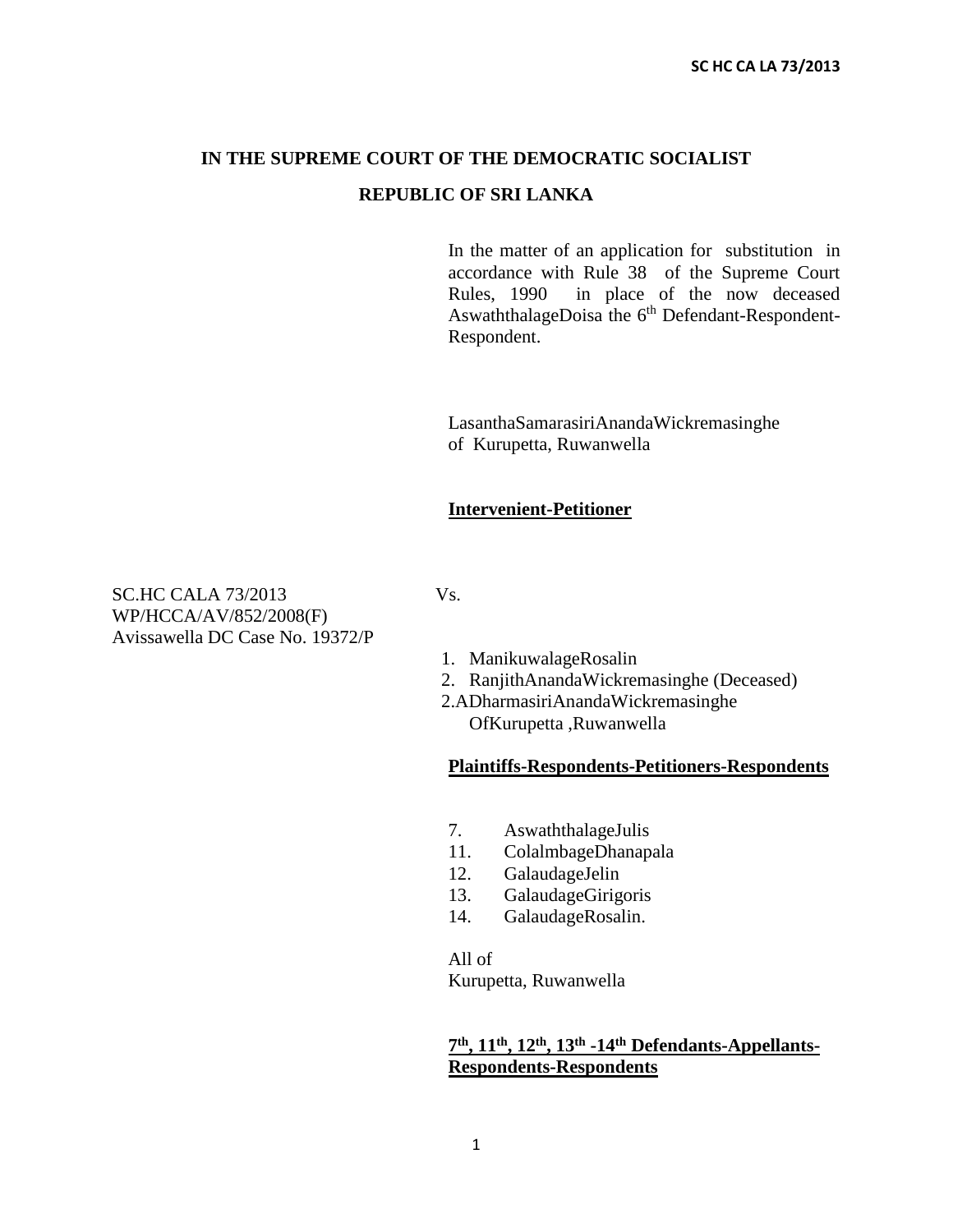- 1. AmbalanpitiyageBrampi (Deceased)
- 2. AmbalanpitiyageMarthelis
- 3. Ambalanpitiyage Simon
- 4. AmbalanpitiyageSelesthina
- 5. AmbalanpitiyageEmanis
- 6. AswaththalageDoisa (Deceased)
- 8. AmbalanpitiyageLeelawathie
- 9. AmbalanpitiyagePremawathie
- 10. AmbalanpitiyageSriyawathie
- of

Kurupetta, Ruwanwella

# **1 st to 6th and 8th to 10th Defendants-Respondents Respondents**

1. AmbalanpitiyageWasanthiKalyani 2. AmbalanpitiyageRenukaUdayangani 3. Ambalanpitiyage Padma Irangani 4. AmbalanpitiyageManjulaLalithWijesinghe 5. AmbalanpitiyageThilakPushpakumaraWijesinghe 6. AmbalanpitiyageRanjithWarnakulasiriWijesinghe All of Kurupetta, Ruwanwella **Party sought to be substituted in place of the Deceased 6th Defendant-Respondent-Respondent** Before : Chandra Ekanayake, J. PriyasathDep, PC. J PriyanthaJayawardana, PC. J Counsel : ThyshyWeragoda for the 11<sup>th</sup> Defendant-Appellant-Respondent-Petitioner. GaminiPremathilaka for the 2<sup>nd</sup> Plaintiff-Respondent-Petitioner- Respondent. Sunil Wanigatunga for the intervenient Petitioner. Argued on : 25.01.2016 Decided on : 01.04.2016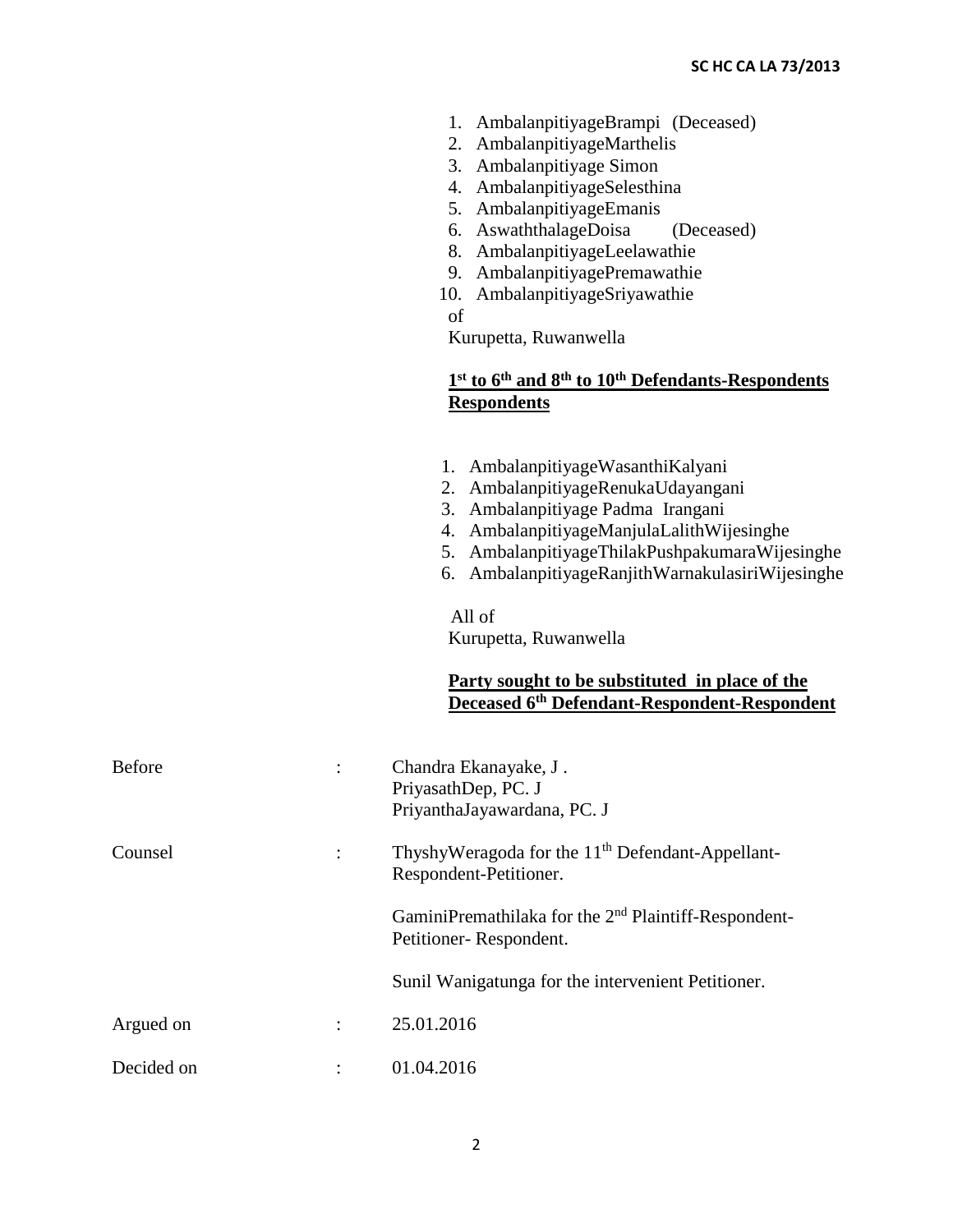### Order

Priyasath Dep, PC. J

In this case 6<sup>th</sup> Defendant-Respondent-Respondent Aswattalage Doisa alias Doia had passed away whilst the appeal was pending in the High Court. However of consent parties agreed to effect substitution in this court.

The 1<sup>th</sup> Defendant-Appellant-Respondent-Petitioner (hereinafter sometimes referred to as 'Petitioner') by hisPetition dated  $7<sup>th</sup>$  May 2014 move to substitute parties referred to in the Petition as parties sought to be substituted in place of the deceased. The parties sought to be substituted are the heirs of the deceased  $5<sup>th</sup>$  Defendant-Respondent-Respondent. They were substituted in place of the  $5<sup>th</sup>$  Defendant-Respondent-Respondent as substituted  $5A - F$ Defendant-Respondent-Respondents. Petitioner is seeking to substitute them on the basis that they are relatives of the deceased  $6<sup>th</sup>$  Defendant-Respondent-Respondent.

The death certificate of the deceased  $6<sup>th</sup>$  Defendant-Respondent-Respondentis marked as 6x1.The said deceased Aswaththalage Doisa was also known as Aswaththalage Doiya. She died intestate and issueless.This was confirmed by the Grama Niladari ,Kurupetta, Ruwanwella by his letter dated 03-07-2014 which is marked as 6x2.

The Petitioner pleaded that the Plaintiff in his Plaint disclosed inter alia that the said Aswaththalage Doisa was the daughter of Ambalanpitiyage Yaso. The Petitioner further submitted that in the Judgment of the Provincial High Court of the Western Province (exercising its Civil Appellate Jurisdiction ) holden at Avissawella, Ambalanitiyage Yaso was identified as a co-owner of the land in suit and her rights were left unalloted.

The Petitioner further pleaded that the said mother of the deceased Aswaththalage Doisa , alias Doiya, namely Ambalanpitiyage Yaso had three siblings namely, Ambalanpitiyage Siyadoris, Ambalanpitiyage Diyonis alias Piyoris and Ambalanpitiyage Laisa.

The Petitioner further pleaded that Ambalanpitiyage Siyadoris died intestate leaving behind the 4<sup>th</sup> Defendant-Respondent-Respondent as his heir.

The Petitioner further pleaded that Ambalanpitiyage Diyonis alias Piyoris died intestate leaving behind the now deceased 5<sup>th</sup> Defendant-Respondent-Respondent. The Petitioner further submits that the Respondents named herein namely Ambalanpitiyage Wasanthi Kalyani, Ambalanpitiyage RenukaUdayangani,AmbalanpitiyagePathmaIrangani, AmbalanpitiyageManjulaLalithWijesinghe, AmbalanpitiyageThilakPushpakumaraWijesingheandAmbalanpitiyageRanjithWarnakulasiriWijes inghe are the children of the now deceased  $5<sup>th</sup>$  Defendant-Respondent-Respondent. Birth certificates are marked as 6x3 (a)-(f). The pedigree submitted by the Intervenient Petitioner marked annexed IP 8C which is filed of record in DC Avissawella 472/ Partition confirm the above facts submitted by the Petitioner.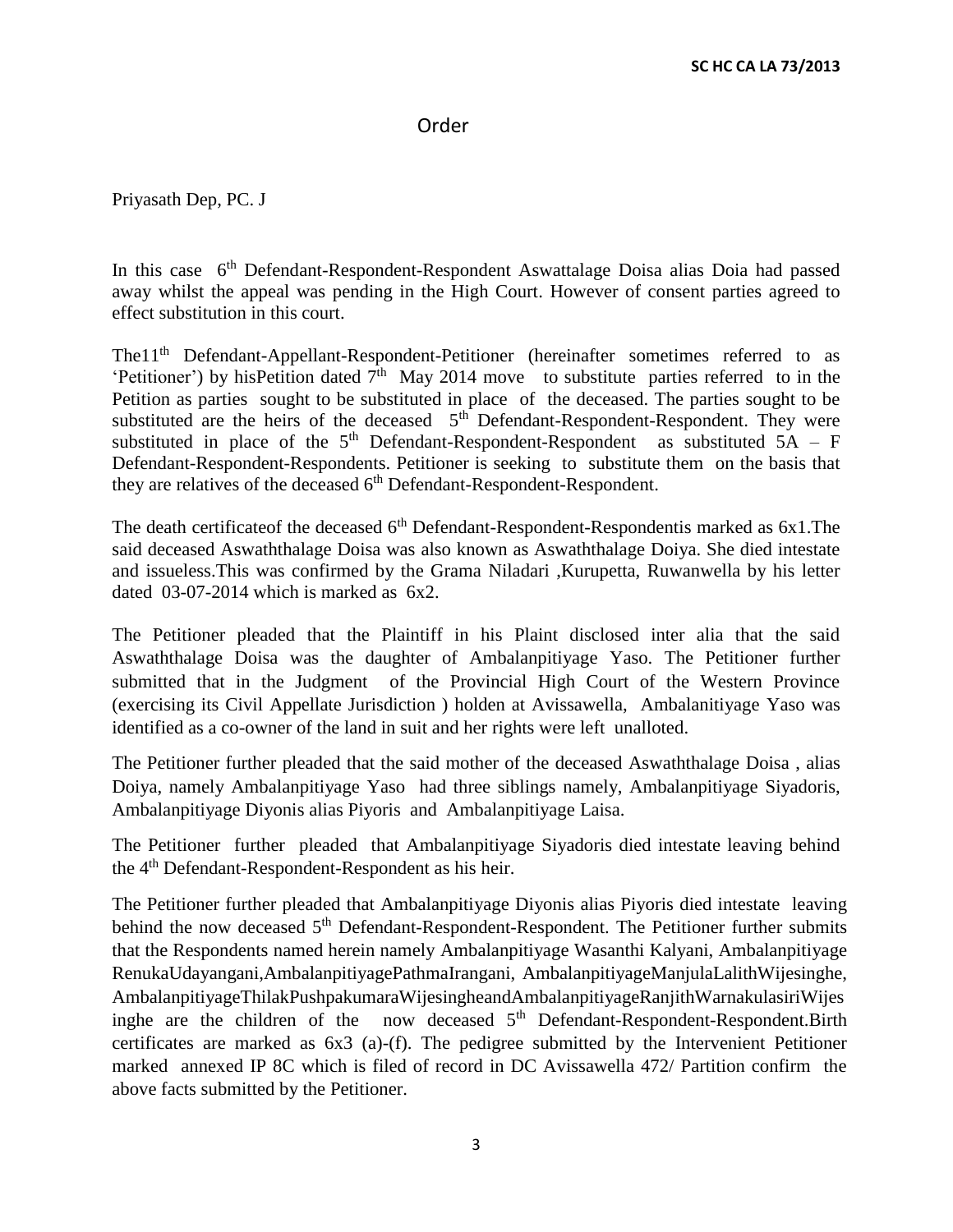The Petitioner further stated that the learned HighCourt Judges in their Judgment held that Ambalanpitiyage Laisa was married in diga and she lost her rights to paternal inheritance. As the 6<sup>th</sup> Defendant-Respondent died unmarried, issueless and intestate, the above named substituted 5A- F Defendant-Respondents-Respondentscould be considered as close relatives amongst the living.

Intervenient Petitioner Lasantha Samarasiri Ananda Wikremasinghe by his Amended Petitiondated  $6<sup>th</sup>$  May 2015 is seeking to intervenein this action and also to substitute him in place of the deceased 6<sup>th</sup> Defendant-Respondent-Respondent. He states that he is a grandson of the original owner Ambalanpitiyage Peththa, who was the owner of undivided half share of the property and a relation of the deceased  $6<sup>th</sup>$  Defendant-Respondent-Respondent. The Intervenient Petitioner states that he looked after the deceased 6<sup>th</sup> Defendant-Respondent-Respondent and even in the death certificate his name was mentioned as a close relative. However according to the pedigree submitted by him his relationship to the deceased  $6<sup>th</sup>$ Defendant –Respondent-Respondent is a distant relationship. Therefore his application for intervention and substitution is refused.

I am of the view that the substituted5A-5F Defendant-Respondent-Respondent are fit and proper persons to be substituted in place of the deceased 6<sup>th</sup> Defendant-Respondent-Respondent.

Therefore the application made by the  $11<sup>th</sup>$  Defendant-Appellant-Respondent-Petitioner to substitute 5a-5f Defendant-Respondent-Respondent in place of the deceased  $6<sup>th</sup>$  Defendant-Respondent-Respondent is allowed .They will be cited as Substituted 6A- 6F Defendant-Respondent- Respondents. Amended Caption to be filed within one month.

Judge of the Supreme Court.

Chandra Ekanayake, J. I agree

Judge of the Supreme Court

Priyantha Jayawardena, P.C. J. I agree

Judge of the Supreme Court